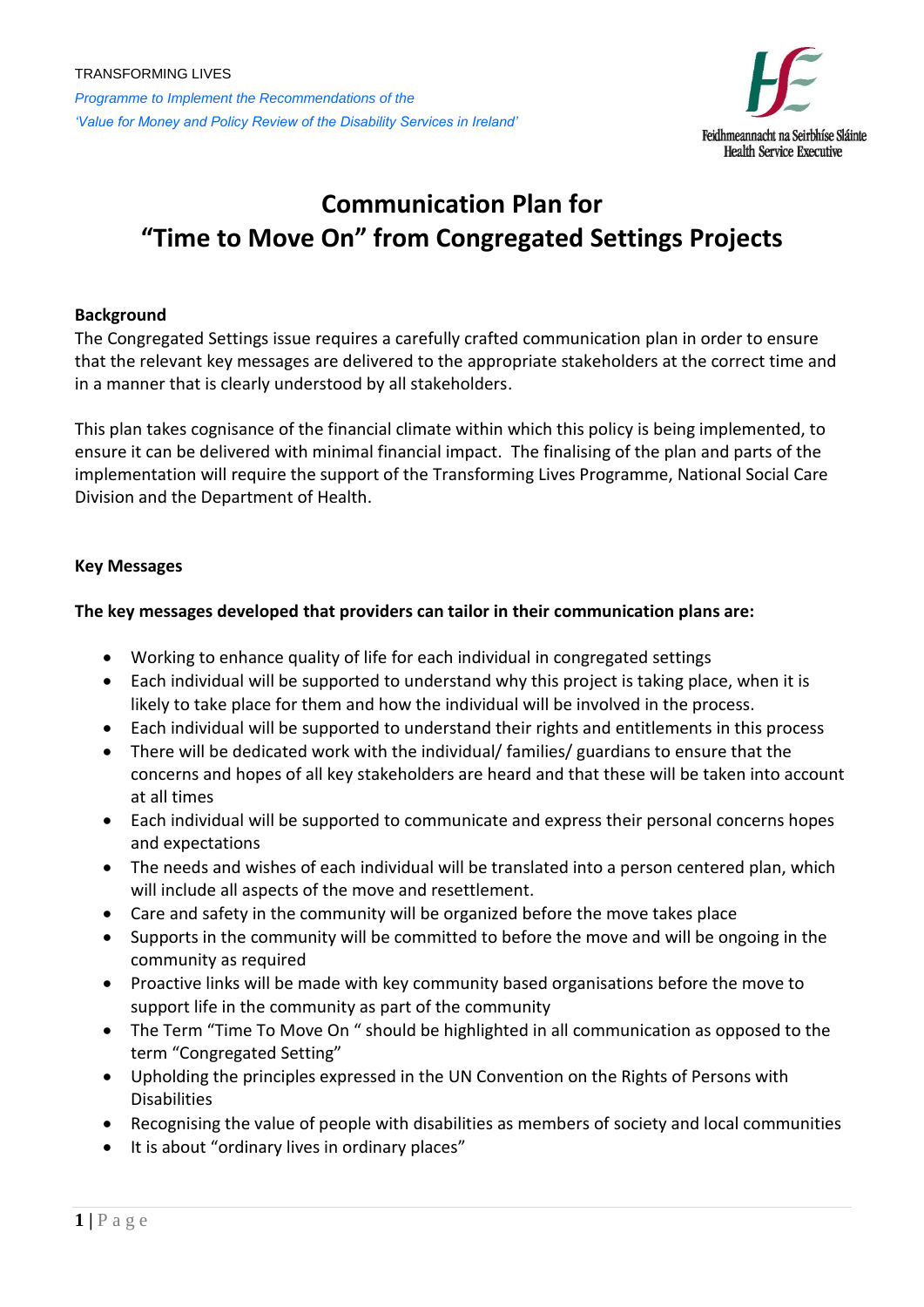# **Tailoring the Key Messages for the Target Audience**

The key messages need to be revised and tailored for each specific group of stakeholders, to ensure that the focus of the message, language and medium used are appropriate and effective. For individuals and their families, messages should be in plain English. The following key messages have been developed on this basis:

- Each person has the right to live independently\* and be included in the community.
- "To live independently" means to live the life they choose, where they exercise real and meaningful choice. People can be supported to live independently, it does not mean they live without support
- All stakeholders, including persons with disabilities, will be supported to understand the policy, why it is important, how and when it is likely to affect them, and how they can be involved;
- Persons with a disability will be supported to understand, communicate and express their will and preferences;
- Each person will have their needs assessed and communicated in a person centered plan;
- Each person will be supported to exercise real choice over here they live
- The right of each person to decide on where and with whom they live will be respected;
- Parents, siblings, family members and friends are acknowledged as important in this process and their views will be considered in the planning process;
- The views of the staff supporting people will also be recognised and considered;
- The welfare and personal safety of each person moving to the community will be a key consideration in the planning process;
- Supports in the community will be organised before each person's move;
- The terms *moving on* and *community inclusion* should be used in communications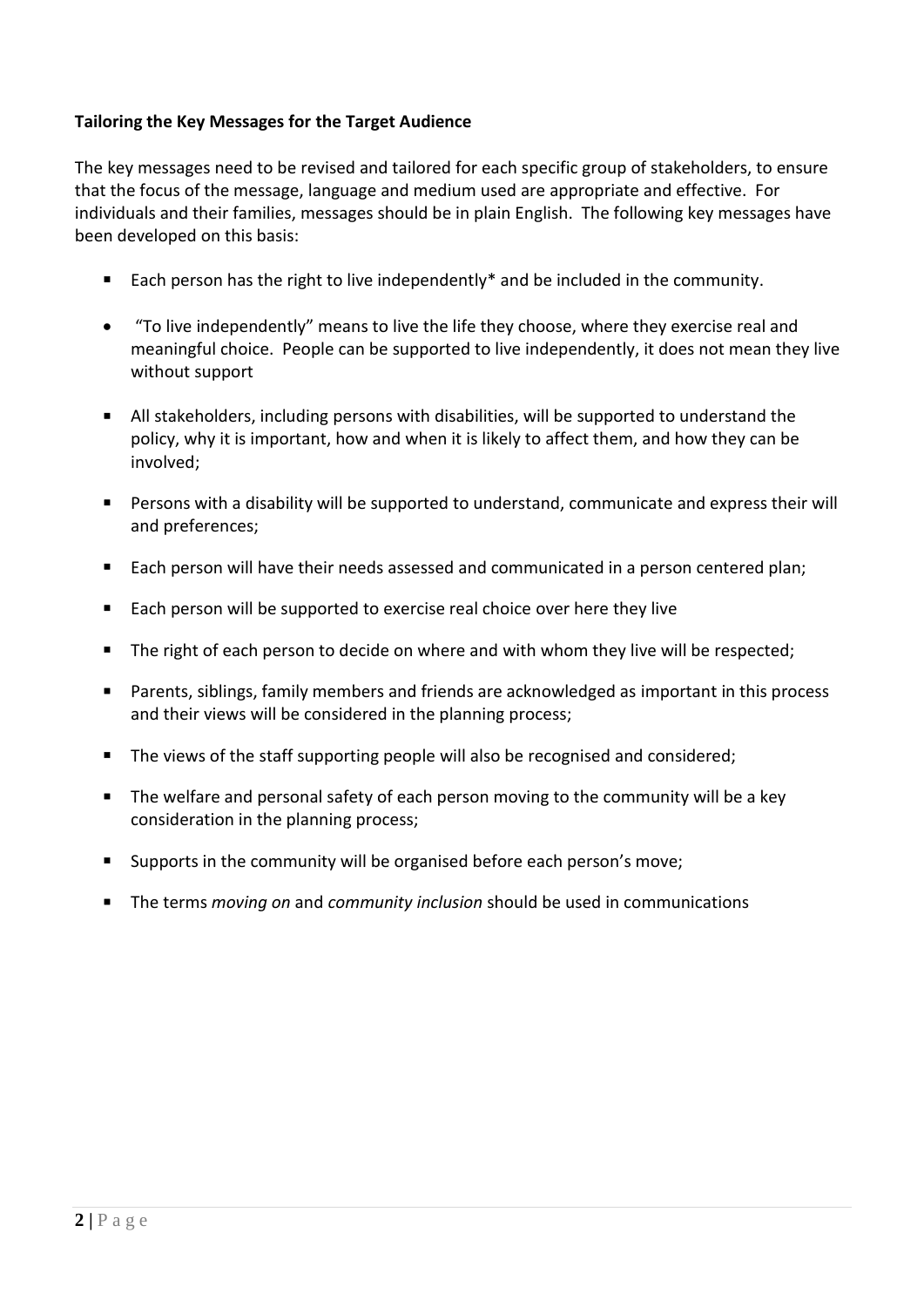# **Key Target Groups/Stakeholders**

There is a significant range and quantum of stakeholders that ideally need to be consulted and included in the communication processes around the Time to Move on project, as follows:

## **People with Disabilities**

Persons who are currently residing in congregated settings

## **Family members, Family Groups & Associates and Advocates (Non Service Provider Stakeholders)**

- Parents, siblings and family members
- Parent & Friend Associations and Family forums
- Advocates

## **Organisational Leaders**

- CEO's/ Boards of management / Senior Management teams in Voluntary disability sector
- Chief Officers/ Social Care Lead/ General Managers/ Disability Managers in HSE
- Primary care division

#### **National Representative Bodies**

- National advocacy organisations and groups
- Service Provider Representative Umbrella bodies (DFI, FedVols, NFPBA)
- Trade Unions

#### **Staff/ Staff Representative Bodies**

- Line / Service Managers within congregated settings
- Frontline staff working within congregated settings
- Line / Service Managers and frontline staff working in the wider disability sector
- Local trade unions

#### **Other health/ community supports**

- Local Community groups and employers
- Primary Care services (PCT's)
- County Development committees/groups
- Local Gardai

#### **Other housing /community supports**

- Local authorities
- Voluntary housing associations
- Community Welfare Officers/ Social Protection

#### **Other interested parties**

- Government Departments
- Political and public representatives